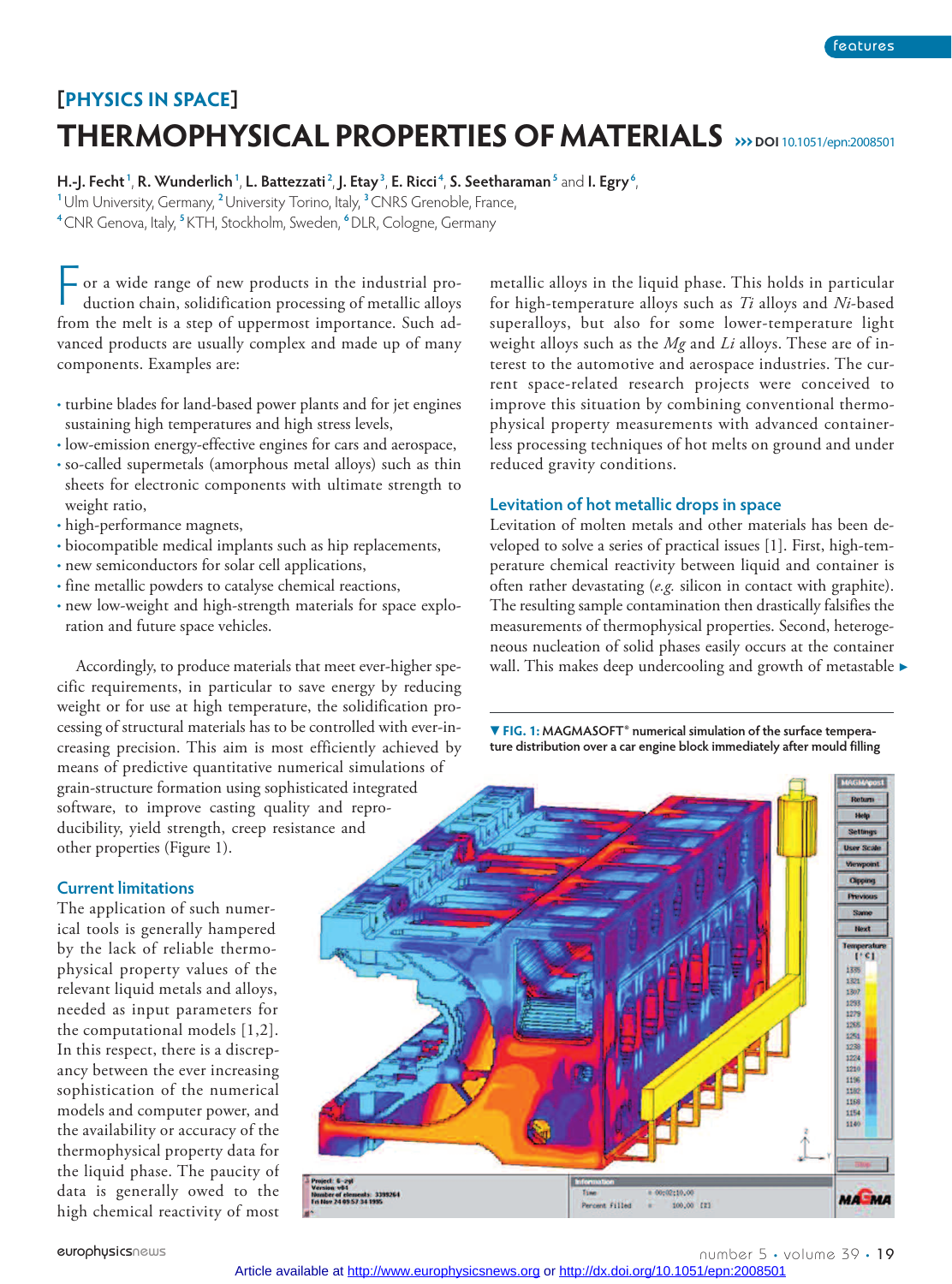

FIG. 2: Left panel: Spherical droplet of a molten Ni-75%AI sample (8 mm diameter) obtained in a parabolic flight. Video images allow measurements of the surface tension and viscosity as a function of temperature. Right panel: surface tension between 1050 and 1450 °C (the symbol Pb denotes the num**ber of parabola performed during a single flight day)**

phases unattainable. Conversely, without a container undercooling levels of several hundreds °C below the melting point can be achieved.

A reduced gravity environment adds further key merits to containerless levitation processing [1], namely:

- Achievement of perfectly spherical drop shape
- Levitation forces required to hold the samples are much lower than at 1-g conditions, resulting in improved temperature control (within 0.1 K) and sample stability
- Improved control of sample environment (excellent vacuum conditions)

Furthermore, segregation and sedimentation effects become negligible, such that uniform mixing is achieved. Finally, the samples that can be levitated are much larger than on earth. Such experiments are, however, not exactly straightforward in microgravity where residual gravity and capillary forces at fluid surfaces are still at work. For example, everyone has seen on TV astronauts playing to catch large, freely floating drops of water. Nevertheless, stable sample positioning, which must be ensured to enable laser heating or pyrometry measurements, is possible with higher precision than on earth. In addition, it requires weaker electromagnetic fields. For more than twenty years, space agencies are thus developing levitators using electromagnetic forces, or alternatively acoustic waves or electrostatic forces. The ElectroMagnetic Levitator (EML) is taking advantage of well-known phenomena following from Maxwell's equations. High-frequency alternating fields are generated by passing a current through an assembly of coils shaped for positioning and heating. The applied electromagnetic field induces eddy currents in the metallic sample placed between the coils. This will heat, and may even melt, the sample, due to the Joule effect. The coupling of these currents with the

applied electromagnetic field is used to impose a lifting force on the sample, which is concomitantly undergoing fluid flow driven by the electromagnetic forces when molten.

#### **Parabolic flight measurements**

Parabolic aircraft flights provide about twenty seconds of reduced gravity. This duration is sufficient for melting, heating into the stable, uniform liquid, and cooling to solidification of most metallic alloys of interest. It is thus well suited for the measurement of the surface tension and the viscosity by the oscillating drop method. In this method, surface oscillations are excited by a pulse of the heating field, and the surface tension and viscosity are obtained from the oscillation frequency and damping time constant of the oscillations, respectively. The process is implemented in an inert gas atmosphere that is circulated in order to enhance sample cooling and assure solidification at the end of the microgravity phase. This results in cooling rates between 30-50 Ks<sup>-1</sup>.

Using the Electromagnetic Levitator, surface oscillations of the liquid hot drop with diameter of 8 mm (Fig. 2a) can be for instance introduced by an electro-magnetic pulse and the results analyzed by a high-speed high-resolution video camera [5,6,7]. Among the results, Figure 2b shows the surface tension as a function of temperature in the range 1050 – 1450 °C of liquid *Ni* - 75 at% *Al* processed under low gravity in 4 parabolas with 10 seconds of processing time each.

#### **Critical technologies**

Therefore, one of the key ISS facilities under development is the ESA/DLR ElectroMagnetic Levitation (EML) device. This advanced EML will permit containerless melting and solidification of alloys and semiconductor samples, either in ultra-high vacuum or high-purity gaseous atmospheres over long time periods. Furthermore, the EML is equipped with highly advanced